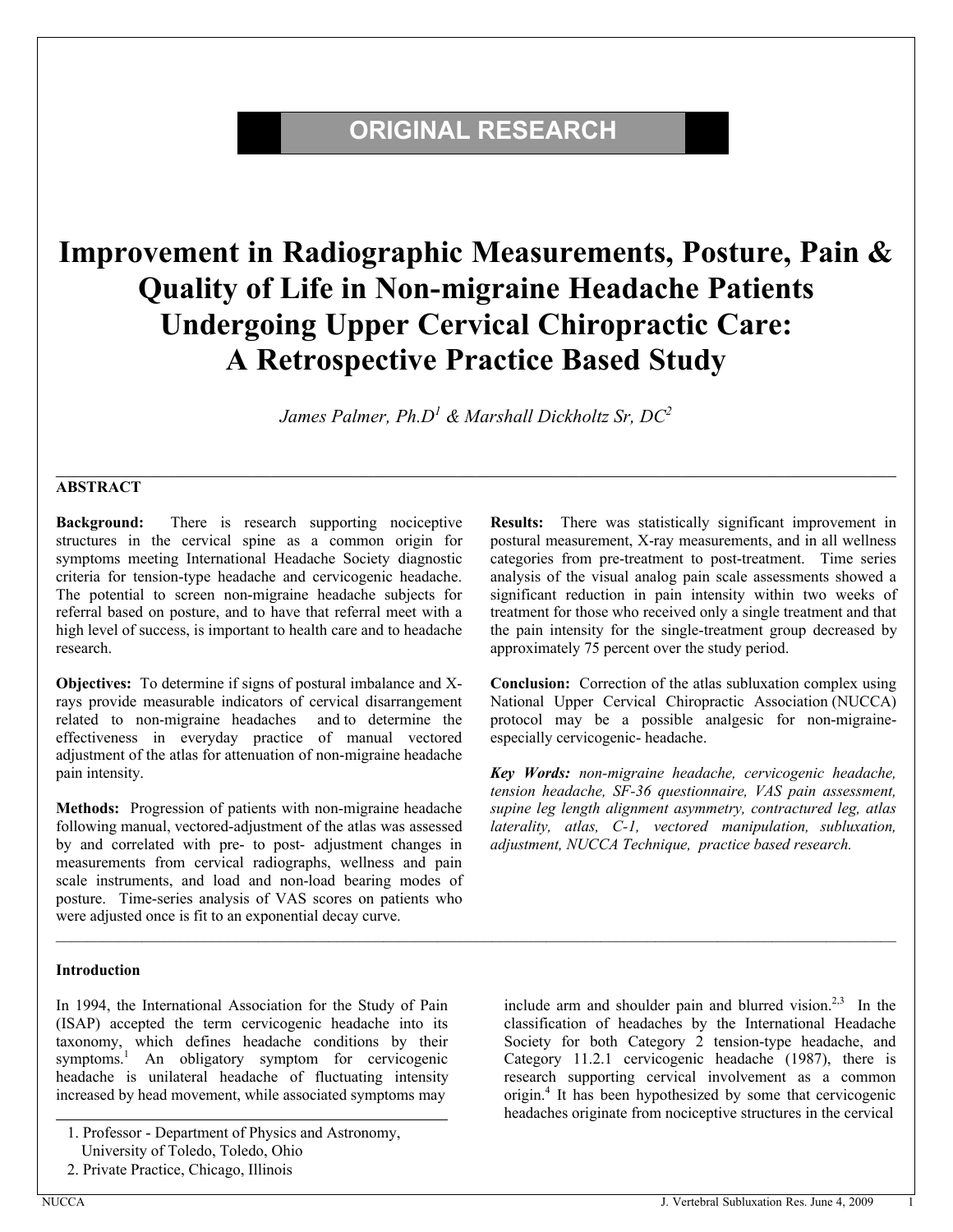spine and are "reaction patterns."<sup>2,5</sup> It is widely recognized that "dysfunctions of the upper cervical apophysial joints play an important role in regionally adjacent syndromes like headaches and also in relation to generalized dysfunctions of the entire human locomotor system."<sup>6</sup> Reliable diagnostics must be based on the patient's history, clinical findings, and relevant measurements. In this retrospective study, a single general practitioner diagnosed and referred 239 patients for possible treatment by manual vectored C-1 adjustment to a single National Upper Cervical Chiropractic Association (NUCCA) board-certified doctor. We report here the observations resulting from correction of the atlas subluxation complex on a subset of these patients with non-migraine headache.

#### **Methods**

#### *Patients*

Of the original 239 cases (referred between 1995-1997), 47 (29 female;18 male) of the 50 patients who were diagnosed as having non-migraine headache symptoms met the age range criteria of 18-65 years used in this study. The average age of the study population was 41.4 (SD, 11.3) years, while the average duration, or chronicity, of their headache symptoms was 9.4 (SD, 10.7) years. Records of the upper cervical chiropractor contained the patient's age, gender, symptoms, duration of symptoms defined by the referring physician, medical diagnosis, postural and x-ray measurements, visual analog pain scale data (VAS) to measure the average intensity of each of the major symptoms, short form 36 questionnaire (SF-36) results to evaluate the overall health related to quality of life, and extensive comments from the caregiver. Each of these metrics is described in greater detail below. All available data was used and reported. Records of the NUCCA chiropractor also indicate two major symptoms for each subject, with non-migraine headache being one symptom in all cases, cervical pain being the second most frequent (36%) symptom, followed by shoulder pain (15%) and vertigo/vision problems  $(11\%)$ .

#### *Postural Measurements*

 The primary postural measurement is the functional or physiologic leg-length inequality (LLI). The physiologic/functional LLI is not an actual shortening of leg length and can be better described as leg length alignment asymmetry.<sup>7</sup> The LLI is determined by placing the patient in a supine, non load-bearing position and measuring the difference, if any, between the apparent lengths of the extended legs. The shorter of the two legs is sometimes known as the contractured leg. The LLI apparently results from over-innervation, or spastic contracture, of the extensor musculature.<sup>8</sup> There is agreement in the literature that any LLI of three-eights of an inch or more is both easily measurable and is correlated to the existence of C-1 positional disarrangement.<sup>9</sup>

The secondary postural measurement, pelvic tilt or Anatometer frontal plane (AFP), is taken using an Anatometer. The Anatometer is an instrument that measures and records postural distortion with the subject in a loadbearing, standing position. Stationary standing posture is

usually defined in relation to a vertical line through the body's center of gravity that passes through most of the lumbar vertebral bodies and anterior to the thoracic vertebrae.<sup>10</sup> Seven postural measurements can be determined using an unmodified Anatometer. These include bilateral weight distribution, rotation of the pelvis in the transverse plane, tilt of the pelvis in the frontal plane, and angulation or tilt of the upper quarter of the body from the vertical.<sup>11</sup> In this study, only the tilt of the pelvis in the frontal plane was available for use. The pelvic tilt is the measured angular difference in degrees in the frontal plane between the oblique and the normal horizontal pelvic position. Both of these postural measurements, one in a load-bearing position and one not in a load-bearing position, are indicative of C-1 positional disarrangement, which is considered pathological by the upper cervical specialist.

All 47 referred subjects had postural distortion as measured by supine leg check; all 47 subjects had an Anatometer measurement indicating pelvic tilt. All 239 cases were referred to the upper cervical specialist by the medical practitioner based on the determination that LLI was present.

#### *Radiographic Measurements*

Based on the indication from the postural measurements that C-1 positional disarrangement was present, X-rays were taken on the new patient. The first X-ray taken is a lateral cervical view. Positional disarrangement of the cervical vertebrae in this study can be seen in both the "exaggerated Town's" view, referred to here as the nasium view, and Reverse Waters view, referred to here as vertex view. The nasium and vertex views are used to determine atlas laterality and atlas rotation, respectively. These two measurements are measures of C-1 positional disarrangement and are used in the calculation of the direction of the vectored adjustic force.

Atlas laterality (ATL) is the angular frontal plane component of the positional disarrangement of C-1 resulting from an abnormal rotational movement or side slip of C-1 about the condyles of occiput and is measured off the nasium X-ray view. It is computed as the complement of the acute angle formed by the intersection of the central skull line, a line bisecting the skull and separating the skull into left and right halves, and the atlas plane line, a line below the posterior arch of the atlas. Atlas rotation is the transverse plane component of the positional disarrangement of C-1 resulting from abnormal rotational movement about the condyles of occiput and is measured off the vertex view.<sup>12</sup> Analysis of the upper cervical X-ray technique procedure used has been found to be both inter-examiner and intra-examiner reliable for both atlas laterality and atlas rotation and has been used in other studies.<sup>13-15</sup>

Forty-seven ATL measurements were obtained from x-ray films taken pre-treatment and another forty-seven ATL measurements were obtained from outcome assessment x-rays taken immediately after the patient's first treatment. Twelve patients received more than one treatment based on the existence of measured postural distortion within the 120-day study period; these 12 patients averaged 2.66 treatments. The same vector for a given patient was used in their additional treatment if the postural patterns were the "same," that is, if the LLI of a given patient had the same leg contractured as on the initial visit and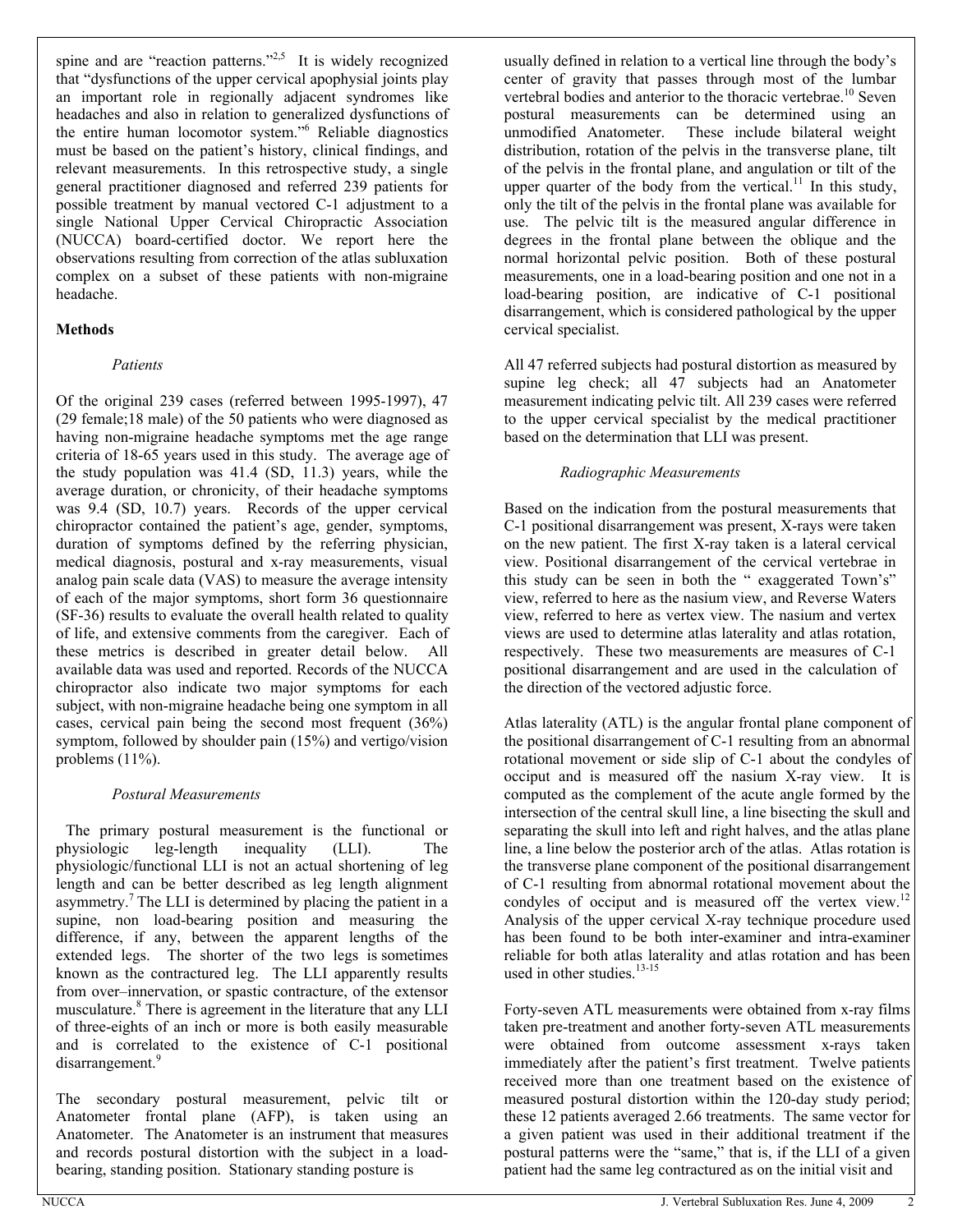the Anatometer patterns were similar. The modus operandi of the vectored correction technique would suggest at least an additional post-nasium X-ray if the postural patterns had changed. If only the degree of a given pattern changed, then an additional X-ray would not be indicated by the normal standards of practice. In these 12 patients, only the degree of the pattern changed and therefore no additional X-rays were needed.<sup>16</sup> All 47 (239) subjects had ATL of three-quarters of a degree or more. Only this X-ray parameter was easily accessible for use in this study. It should be noted that functional LLI is always present when the cervical nasium radiograph indicates three-quarters of a degree or more of atlas laterality and thus is the primary screening measurement for determining the existence of C1 positional disarrangement by the NUCCA chiropractor.

All data was taken from the records of a single NUCCA board certified chiropractor (second author) who has an established practice based research (PBR) office. Using a NUCCA board certified doctor addressed the difficulty in placing patients for plane radiographs, analyzing plane radiographs, and placing the patients in side posture with the correct head position for treatment. The authors agree with Mayer et al. that functional radiology is difficult.<sup>17</sup> This study also required that the NUCCA doctor be able to consistently deliver an accurate vectored manipulation resulting in at least 80% or better reduction in all postural measurements and proportionately in all cervical disarrangement factors measured from x-rays. Also, the practice had to have an informed "consent for research<sup>"</sup> process used routinely on all patients. [University of Toledo Biomedical IRB  $# 206-174$  approval for "consent of research form" and for use of data for publication]

#### *Patient Responses: Visual Analog Pain Scale*

The visual analog pain scale (VAS) is a widely used psychometric pain assessment tool that is used to meaningfully quantify changes in pain intensity and is often used to measure differences in the potency and efficacy of various analgesics.<sup>18</sup> The VAS was used in this study to rate each patient's perceived level of pain on a 10 cm line. A 10 cm response corresponds to "the worst pain imaginable" and a 0 cm response corresponds to "no pain." Patients rated their perceived level of pain on initial presentment for two symptoms and again on each subsequent office visit before seeing the chiropractor.

Due to the lack of a formal control group inherent in many retrospective studies, it is often difficult to conceptually gauge the significance of the results. To help counter this difficulty, data from four other headache studies was used to construct a literature baseline for the VAS analysis.<sup>19-22</sup> In these four studies, both migraine and non-migraine groups were considered; however, only non-migraine groups from these studies were used to construct a literature baseline.

Approximately half of the 291 subjects in the literature baseline group were diagnosed with tension-type headache, while the other half was diagnosed with cervicogenic headaches. In comparison to the pre-treatment baseline for the patients in this study, none of the demographic features of the literature baseline group were significantly different. Both groups were approximately two-thirds female and one-third male, both groups have similar age distributions with means of

approximately 41 years of age, and both groups have similar perceived headache intensities as measured on the VAS scale.

#### *Patient Responses: Short Form 36 Questionnaire*

Medical Outcome's Short Form 36 (SF-36) questionnaire is a common metric to assess health-related quality of life. The SF-36 is composed of 36 questions designed to measure eight key areas related to health and quality of life by asking patients to recall their experiences within the previous four weeks.

 Four of the eight categories, physical function, bodily pain, role physical, and general health, are used to examine specific qualities that define physical well-being. The other four categories, vitality, social function, role emotional, and mental health, are designed to assess different attributes of mental well-being. The SF-36 questionnaire was first administered to patients prior to initial treatment and was repeated within 90 to 120 days.

One of the key advantages of using the SF-36 is the availability of normative estimates for the 1998 U.S. population using a sample size of 5038 individuals. For all eight categories, the 1998 U.S. norms were re-centered so that each category has a mean of 50 and a standard deviation of 10. Scores higher than the normative values indicate a higher level of wellness, while lower scores indicate a lower level of wellness.These estimates, along with norm-based scoring algorithms, make the results from SF-36 measurement directly comparable to population estimates. In addition to normative estimates, a literature control group was compiled from SF-36 results presented in a study by van Suijlekom et al. $^{23}$  Both the literature control group and treatment group had approximately a 2:1 female-to-male ratio as well as similar age distributions with means of 44.63 years (SD, 12.91) and 41.38 years (SD, 11.29), respectively. Statistics on the chronicity of the headaches were unavailable for the literature control group. Both wellness and pain assessments were correlated to changes in postural and x-ray measurements and compared with data from other headache studies.

#### **Results**

#### *Analysis of Postural Distortion Measurements and Radiographic Measurement*

Table 1 shows the pre-treatment and post-treatment measurements of atlas laterality, leg length inequality, and pelvic tilt. Measurements of LLI differences in inches, pelvic tilt angular postural distortion in degrees, and ATL from the radiograph in degrees show a statistically significant change towards "normal" between the pre- and post- treatment.

#### *Analysis of Visual Analog Pain Scale*

Table 2 provides comparisons between the literature baseline and the pre-treatment baseline groups of non-migraine headache subjects. The sample population in this study was found to be similar to sample populations used in other studies containing non-migraine headache subjects with respect to both demographics and visual analog pain scale assessments. There was no significant statistical difference between groups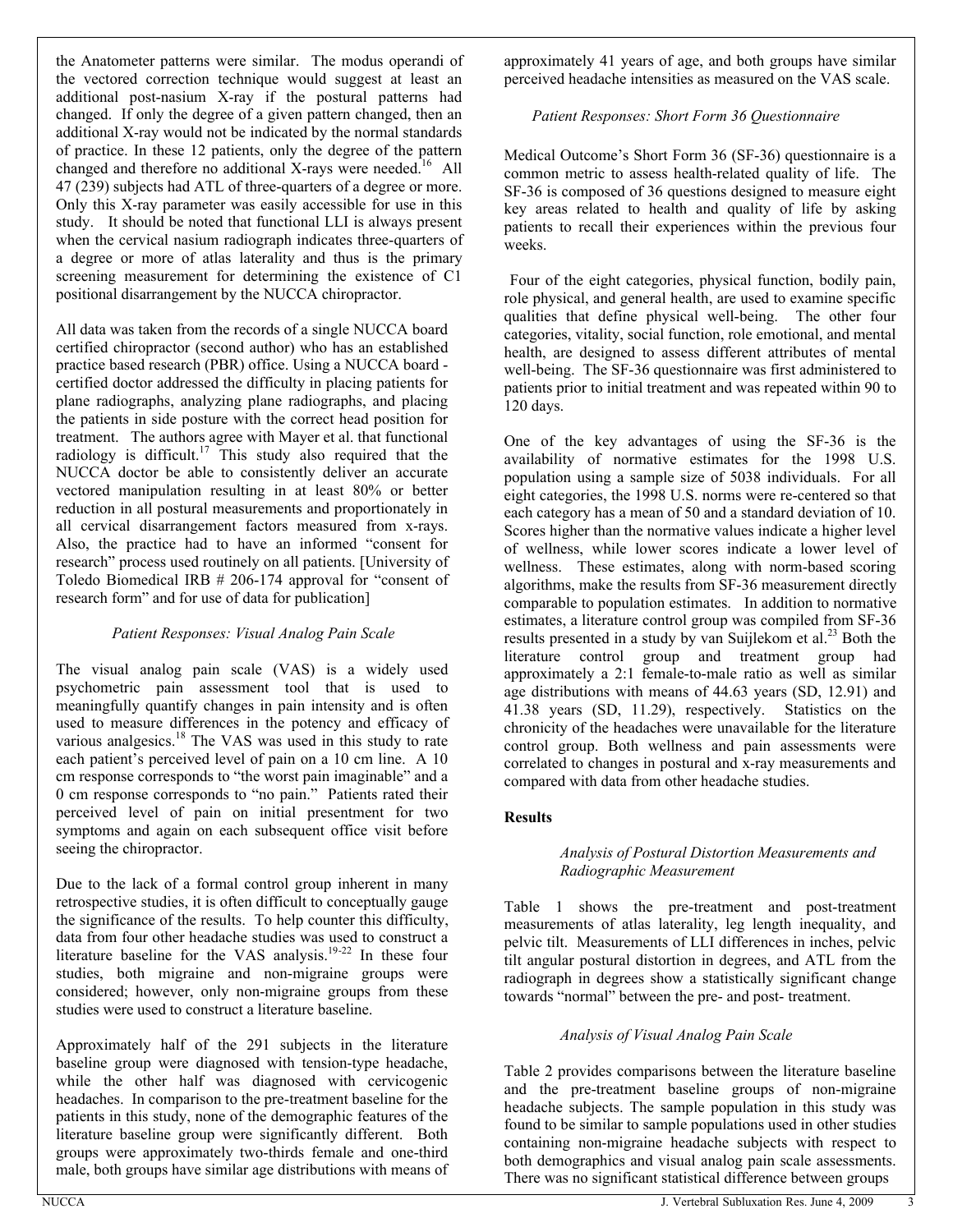by either age or VAS scores. Both comparison groups had roughly a 2:1 ratio of female to male. Chronicity was not available for groups that make up the literature baseline.

Table 3 shows the VAS results for the primary symptom of non-migraine headache by utilizing paired and 2-sample t-tests comparing the pre-treatment baseline and post-treatment group and the literature baseline and post-treatment group, respectively. The VAS scores reported by the post-treatment group indicate a statistically significant reduction in perceived headache pain intensity post-treatment.

#### *Time Series Analysis of Visual Analog Pain Scale*

Of the forty-seven records examined in this study, thirty-five of the individuals received only one treatment. These 35 patients had a total of 218 office visits (mean = 6.2 visits/patient) within the study period. A time series analysis was performed on the VAS scores related to headache pain of these thirty-five patients using VAS records from the first 150 days of treatment. The VAS scores were first normalized with respect to their score recorded on the day of their first treatment and each subsequent VAS score is represented as a percentage of their initial VAS score. A moving average on the normalized VAS scores was performed to eliminate highfrequency variance from the data. To ensure that the lowfrequency trends were not influenced by the moving average, a sufficiently small period of about 5.05% of the total number of data points was used. A nonlinear regression technique was used to fit a decaying exponential function (base "e") of the form  $y = a \exp(-bt) + c$  to the data. As can be seen from Table 4, the best-fit regression line explains approximately 90% of the variance in the moving average.

From the exponential expression, two important parameters were extracted, the time constant and the steady-state value of the decay. The time constant is defined as the reciprocal of the coefficient in the exponential term of the model  $(\tau = 1/b)$  and is a measure of the rate of decay in days. By definition, when one time constant has passed, the variable described by the model has decayed to 63.2% of its initial value. Since the data is normalized to the patients' initial VAS score, one time constant away from the start of their treatment marks a 36.8% reduction in perceived pain according to the VAS scale. Our model estimated the time constant to be approximately 14 days. The other parameter, the steady-state value  $(c)$ , is an estimation of the level of decay given an infinite duration of time. The model predicts that there is ultimately a 75% reduction in the VAS score. Both parameters were estimated with an asymptotic 95% confidence interval. The confidence intervals are denoted as asymptotic because a linear approximation was used for the nonlinear fit, meaning that the given confidence is not exact. Asymptotic estimations for nonlinear models are often overly conservative in their given range.

#### *Analysis of Short Form 36 Questionnaire*

In addition to SF-36 questionnaire data collected in this study, data was taken from a previous study conducted by van Suijlekom et al.  $23$  in which SF-36 data was collected from patients with cervicogenic (N=37) and tension-type headaches

(N=42). The data was then normalized in order to make it directly comparable to the pre-treatment baseline, posttreatment, and normative estimates. This literature-based control is subsequently denoted as the literature baseline.

Results for physically-related and mentally-related categories are given in Figure 1 and 2, respectively. For all eight categories, patients showed statistically significant improvement after 90-120 days of treatment. All eight categorical measurements for the pre-treatment baseline results are significantly less than the normative estimates, while most of the post-treatment categorical measurements are not significantly different from normative estimates. In comparison to the literature baseline, the post-treatment results show significant improvement across all eight categories. These results indicate a significant improvement in the patients' health-related quality of life as measured by the SF-36 questionnaire. Furthermore, the results from the bodily pain category demonstrate significant improvement at the same confidence level as the VAS pain measurements.

Analysis of the VAS scores relating to the second set of major symptoms, those other than non-migraine headache pain, showed improvements similar to those observed by VAS scores relating to average headache intensity. However, since the SF-36 scores are not symptom-specific, the improvement in quality of life is confounded by multiple symptoms and cannot be solely attributed to the reduction of headache symptoms by the treatment. This study did not address that some patients may have coexisting headache disorders, possibly both cervicogenic- type and tension-type headaches.

#### **Discussion**

Various modalities for treatment of headache, including nonvectored cervical manipulation, have been around for many years.24-27 Manual vectored forces used in this study are in the range of 30-100 Newtons and are characterized as having small velocity, impulse, and depth and producing small displacements. This implies that small increments of energy are being transferred indirectly into C-1 with the patient being unaware of C-1 movement. The authors believe this manual vectored approach to be the least invasive of all "manipulative" approaches because of the relatively small force magnitudes necessary to overcome the resistance of the cervical disarrangement, the control of the direction of the force, the ability to use the resistance of the cervical disarrangement to set the magnitude of the force needed for movement of C-1, and the potential to limit the frequency of intervention. The NUCCA chiropractor in this study (second author) typically administers only 1-3 interventions (triceps pulls) or contacts per treatment; this is unique among NUCCA board- certified doctors.

This study is different in many respects from previous studies: no manual palpation, no range of motion in flexion and extension, no large force, a vectored force, no blood work, and no mobilization, to name a few. Major review articles did not have literature overlapping the unique elements of this study even though the medical profession has been active in cervical spine research for at least fifty years.<sup>28-34</sup> To the author's knowledge this is the first study using pre-2000 data that used (1) both diagnosis and postural screening for LLI by a medical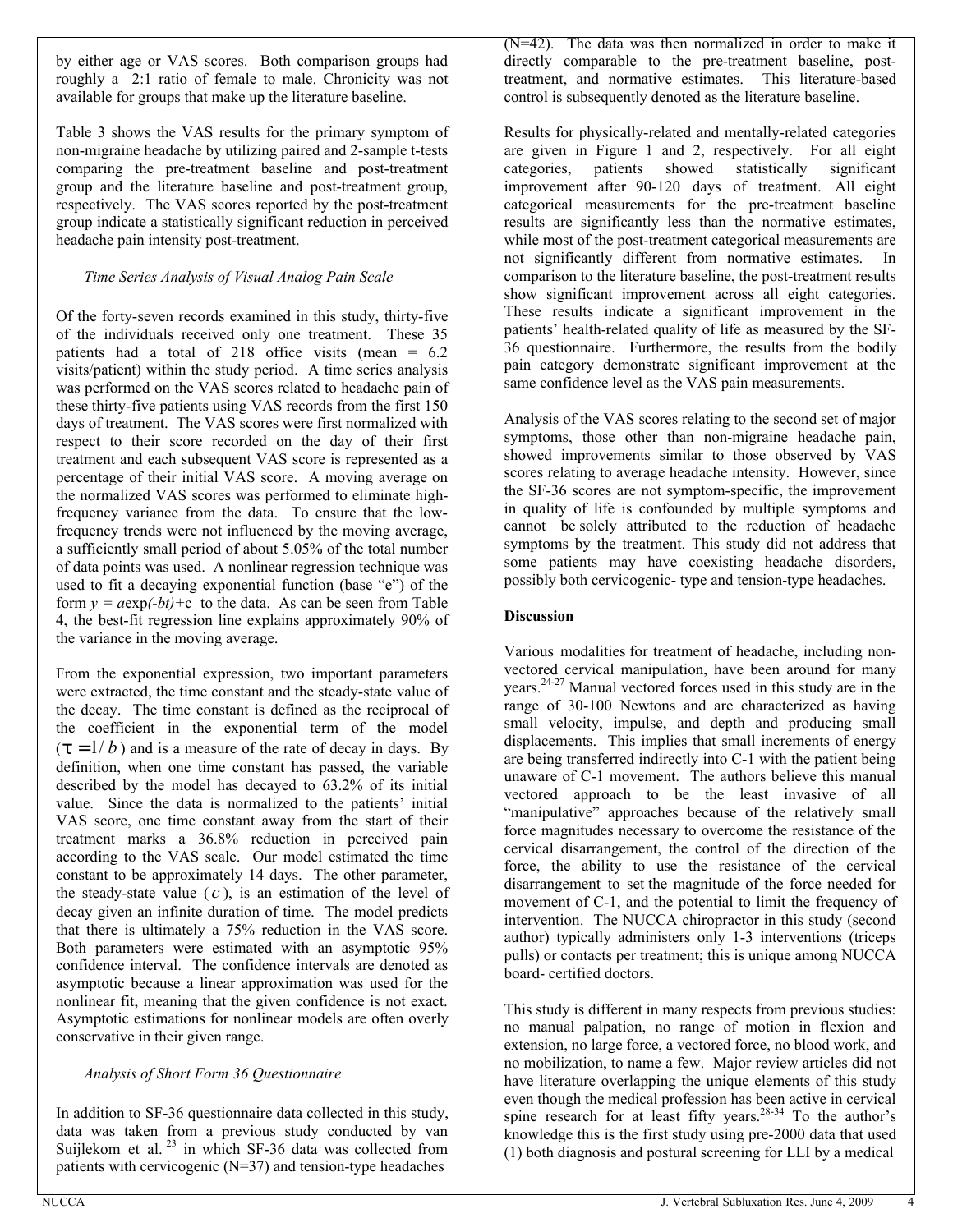doctor for selecting a population with C-1 involvement and then referring the population to an upper cervical chiropractic specialist, (2) a time series analysis on the effects of a single specific orthogonal upper cervical treatment on any type of headache for more than a single patient, and (3) correlations of non-migraine headaches, which are believed to be cervicogenic, with posture, x-ray measurements, and standard pain and wellness instruments.

From a population of 239 patients, 50 were diagnosed with non-migraine headache and 47 met the normal literature age range of 18-65. The medical diagnosis of non-migraine headache all but eliminated the possibility of migraine without aura. We found that all 50 non-migraine headache patients had C-1 positional disarrangement based on meticulous cervical X-ray and patient positioning processes. The authors do not suggest that all non-migraine headache patients have postural asymmetries or C-1 disarrangement; we do suggest that if postural asymmetries do exist, then the probability is that patients diagnosed with non-migraine headaches have C-1 positional disarrangement.

In pain clinics, cervicogenic headache occurs in 33.8% of headache patients; this statistic when coupled with the second set of major symptoms and comments from the caregiver support the assumption that a significant fraction of the subjects experienced cervicogenic headaches.<sup>35</sup> However, the sheer prevalence of tension-type headache in the general population (78%) and the absence of a rigorous differential diagnosis by either the referring physician or the upper cervical chiropractor do not exclude the possibility that a small fraction of the subjects may have experienced a tension-type headache with bilateral complaints.<sup>2,5,6</sup> Literature supporting that non-vectored manipulation was more therapeutic to cervicogenic headache than to tension-type headache supports the supposition that the predominant group had cervicogenic headaches.<sup>36</sup> Misalignment of atlas determined from X-rays and head tilt and other postural distortions all strongly suggest a preponderance of cervicogenic headache.

Because the preponderance of the non-migraine headaches in this study appears to be cervicogenic, the authors suggest that C-1 positional disarrangement could be a sufficient reason to suspect cervicogenic headache in non-migraine headache subjects.

It should be noted that a significant fraction of all patients with C-1 disarrangement as determined by LLI have an "awkward" head position." The body, including the head and neck, tries to compensate for being off the vertical by righting itself. It seems well established that C-1 disarrangement can be caused both superior and inferior to C-1. A recent study used malocclusion to induce a scoliotic curve at T1 "probability related to the consequential tilt of the first cervical vertebrae (C-1) which affects the tilt of adjacent vertebra, destabilizing the vertical alignment of the spine."<sup>37</sup> Instead of anterior lean of the upper quarter of a body in the sagittal plane, this study supports postural problems at the level of the pelvis in the frontal or coronal plane.

In this study, the geometry of X-ray tube, patient, and film distances translates three-quarters of a degree or more of atlas laterality into a corresponding 0.17 mm or more on the nasium

plane radiograph. Whereas the preponderance of previous studies assesses the mobility or hypomobility of the intervertebral cervical joints in the sagittal plane as described by Mayer et al., the upper cervical measurement process used in this study was based on the frontal or coronal plane static view via a nasium X-ray to determine atlas side shift around the condyles of occiput. The upper cervical specialist who participated in this study has viewed well over forty thousand nasium X-rays in over fifty years of practice and has improved on all phases of the radiological examination including patient placement for X-rays, marking of patients for structure location, sophisticated patient shielding to lower patient dose, and development of internal measurements checks.

The authors are also aware, based on research by J.A. van Suijlekom, that the inclusion of an expert headache neurologist for differential diagnosis would be preferred.<sup>5</sup> The obligatory criterion for cervicogenic headache, unilateral headache of fluctuating intensity, was not recorded by the chiropractor and records from the medical doctor were not available. Most of the literature is confounded by multiple approaches and multiple skill levels.<sup>5,38,39</sup> In this retrospective study, information such as medication used, frequency of attacks, precipitating factors, and ameliorating factors were not available. Future research will involve a headache neurologist to diagnose the headache type and monitor the progress of the patients under treatment.

The purpose of this study was not to address possible physiological causes or etiology of non-migraine headache or to test current theories, but rather to provide an original approach that may suggest some possible avenues for headache research that may lead to a more robust etiology of C-1 involved headaches.  $31,40-43$  The 189 patients who were not diagnosed with non-migraine headaches all had postural LLI and had X-ray measured C-1 positional disarrangement and presented a variety of medically diagnosed symptoms such as sciatica, lumbar pain, TMJ, and migraine headache  $(n = 4)$ . Almost all had approximately equivalent results with manual vectored adjustment at C-1. This suggests that the entire upper cervical process has a high degree of efficacy and usefulness not readily found in the literature and appears to suggest the involvement of the autonomic nervous system.<sup>44</sup>  $\AA$ recent study using the same protocol by the same NUCCA specialist shows achievement of arterial pressure goal in hypertensive patients.<sup>45</sup>

This retrospective study was performed on data collected through practice-based research. Practice based research (PBR) has many advantages and disadvantages. Of primary disadvantage is an absence of a control group and of "blinding". One cannot afford to give placebo "manipulations" resulting in patient complaints in practice. No insurance company would want to pay for a placebo manipulation. Few patients would want to be part of an experiment in which their time and money is considered wasted. At best one can only use studies from the literature to serve as the "non-treatment group".

Another consideration and potential problem in PBR is how to handle patient spacing if the number of patients with a given symptom is relatively small. Small for PBR may be more than adequate for designed experimentation. For example, the highfrequency variance observed before applying the moving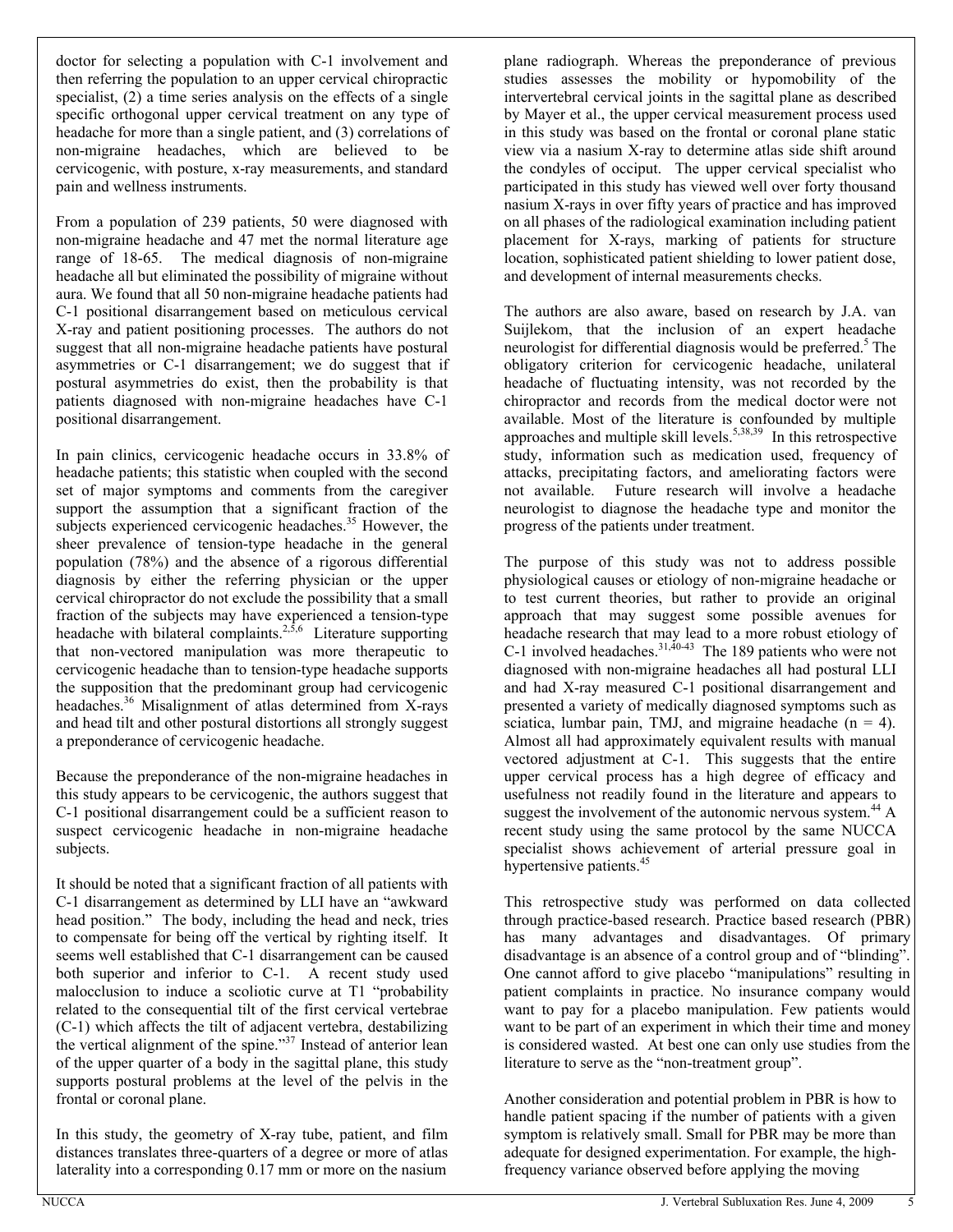average on the time series analysis could be attributed to the fact that the intervals between visits, and thus reported VAS scores, are irregular across the thirty five patients. It could also be a result of normalizing a wide variety of VAS scores to the same scale. Patients with extremely high initial VAS scores may best fit different exponential models from those with low initial VAS scores since they may report different relative reductions in pain levels.

It should be apparent that publication of PBR requires different literature criteria than traditional research. The only other reasonable way to directly make comparisons in PBR is to compare with other PBR results of the same or different technique. There is no way to know without double- blinding if these patients would have shown equivalent results had they not been adjusted.

 One can, however, possibly begin to argue on the basis of the chronicity of headache symptoms of the patients before treatment that these observations are significant. When coupled with data from pre-treatment X-rays and outcome assessment Xrays and with both pre-treatment and post-treatment loadbearing and non-load bearing postural measurements (changes) being positively correlated, it seems unreasonable to not accept that biomechanical and neurological changes did take place. Certainly the authors do not believe that the subjects from this study somehow were talked into a lessening of pain (VAS) or an attitude change (SF-36). The authors do not believe that common biases such as regression to the mean, natural history of headache, placebo effect, and confirmation bias, have anything more than minimal effect and therefore do not compromise the external validity of the study findings.

Practice based research also has many advantages. PBR illustrates what is done in practice and in that sense it explains why chiropractors have patients and why they are able to build their practice. It is the continuous quality of care and its effectiveness that the most important critic- the patient himself- upon which the decision to remain under care is actually made. It is the basis of the demand by the public that provides chiropractic colleges a reason to exist.

The NUCCA modus operandi of manual vectored- adjustment utilizing both pre-adjustment X-rays taken on new patients for assessment of pathology and biomechanics and outcome assessment X-rays for establishing any future baseline is shared by other upper cervical techniques such as Orthospinology and Atlas Orthogonal. NUCCA however has been the leader not only in establishing the importance of body posture as evidenced by the development of the Anatometer but also in discovering, defining, and interpreting X-ray in- pattern and out-of-pattern biomechanical misalignments of the upper cervical spine. Both body- posture patterns and X-ray misalignment patterns have been found to persist in the absence of trauma if left uncorrected.<sup>46</sup>

The authors take issue with the purported behavior of editorial staffs in some chiropractic related/dominated publications which apparently reject studies or are at least less favorable to publication of these studies because they have used outcome assessment x-rays on new patients; certainly, as is the case in this study, if an IRB made up of more than a dozen medical doctors can approve outcome assessment x-rays and pre-

treatment X-rays, then no editor should find X-rays to be a problem whether or not the study is retrospective. It is just such an X-ray protocol that shows that chiropractic can have more than a symptom-based outcome; it is just such a repeatable chiropractic protocol due in part because of X-rays that chiropractic should embrace the efforts.

#### **Conclusions**

Manual vectored adjustment of the atlas by an upper cervical chiropractic doctor using an orthogonally-based analysis system may be a possible analgesic for non-migraine headaches and may be the most appropriate single procedure in which to address cervicogenic headache. Leg-length inequality taken with the patient in a supine position may be the easiest postural measurement by which to address neurological insult to the C-1 area and also may be helpful in making a more robust differential diagnosis in future headache studies and in upper quarter conditions in general. The process of initial postural screening and diagnosis of nonmigraine headache by the medical physician serving as the primary care provider leads, upon referral, to significant positive correlations with posture, x-ray measurements of both C-1 and cervical disarrangements involving other vertebra, and standard pain and wellness instruments.

The potential to successfully screen non-migraine headache subjects for referral based on posture and to have that referral meet with a high level of success is important to health care. The apparent effectiveness of a single treatment session using manual vectored adjustment at C-1 is provided by the timeseries analysis of VAS measurement and provides a target for measuring the relative practice based effectiveness of the hundreds of other techniques. The authors believe that practice based research is the most reasonable way in which doctors can judge the effectiveness of what they do day in and day out. PBR will promote the advancement of chiropractic practice skills and increase the pool of inclusiveness.

#### **Acknowledgements**

This research had support from the Upper Cervical Research Foundation - Monroe, Michigan

#### **References**

1. Merskey B. Classification of chronic pain: Descriptions of chronic pain syndromes and definitions of pain terms. 2 ed. Seattle: IASP Press; 1994.

2. Sjaastad O, Fredriksen T, Pfaffenrath V. Cervicogenic headache: diagnostic criteria. Headache. 1998; 38(6):442-5.

3. Pollmann W, Keidel M, Pfaffenrath V. Headache and the cervical spine: a critical review. Cephalalgia. 1997;17:801-16.

4. Tuchin P, Brookes M, Swaffer T. A case study of chronic headaches. ACO. 1996; 5(2):47-52.

5. van Suijlekom J, de Vet H, van den Berg S, et al. Interobserver reliability of diagnostic criteria for cervicogenic headache. Cephalalgia. 1999; 19(9):817-23.

6. Buchmann J, Wende K, Kundt G, et al. Manual treatment effects to the upper cervical apophysial joints before, during, and after endotracheal anesthesia: a placebo-controlled comparison. Am J Phy Med Rehabil 2005; 84(4):251-57. 7. Kunston G. Incident of foot rotation, pelvic crests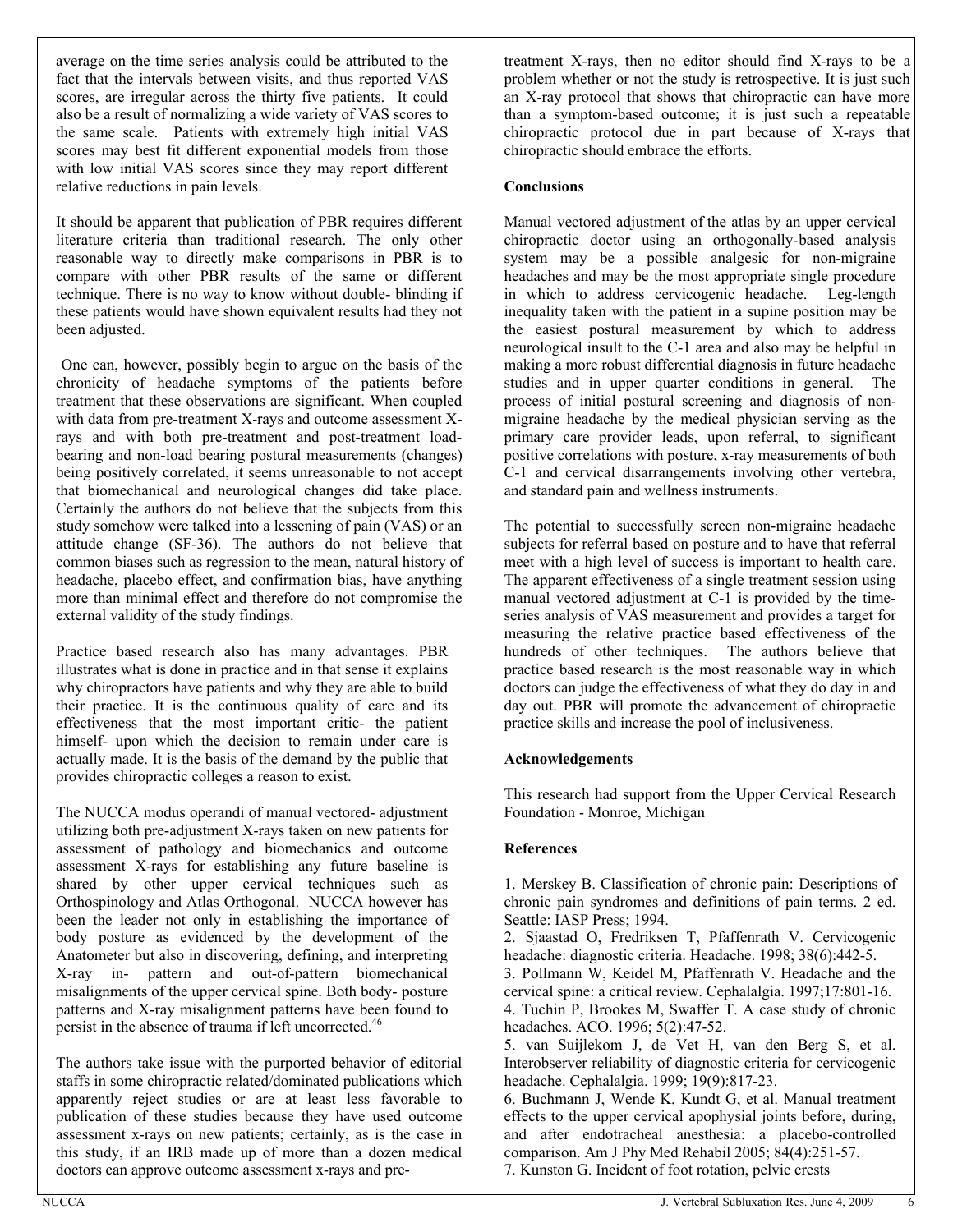unleveling, and supine leg length alignment assymetry and their relationship to self-seported back pain. J Manipulative Physiol Ther. 2002; 25(2):E1.

8. Magoun H. Caudal and cephalic influences of the brain stem reticular formation. Physiol Rev. 1950; 30(4):459-74.

9. Eriksen K. Upper Cervical Subluxation Complex A Review of the Chiropractic and Medical Literature. Baltimore: Lippincott Williams & Wilkins; 2004.

10. Pearsall D, Reid J. Line of gravity to upright vertebral posture. Clin Biomech. 1992; 7:80-6.

11. Palmer J, Palmer T. The Anatometer 1971-2000. The Upper Cervical Monograph. 2000; 6(2):12-5.

12. Grostic J. Roentgenographic measurements of atlas laterality and rotation. J Manipulative Physiol Ther. 1982; 5:63-71.

13. Jackson B, Barker W, Gambale A. Inter and intraexaminer reliability of the upper cervical x-ray marking system: a second look. J Manipulative Physiol Ther. 1987; 10:157-63.

14. Rochester R. Inter and intra-examiner reliability of the upper cervical x-ray marking system: a third and expanded look. Chiropr Research J. 1994; 3:23-31.

15. Seemann D. A reliability study using a positive nasium to establish laterality. Upper Cervical Monograph. 1994; 5:7-8.

16. Palmer J. An Investigation Into the Validity of Laterality. The Upper Cervical Monograph. 1989; 4(8):1,3-6.

17. Mayer E, Herrmann G, Pfaffenrath V, et al. Functional radiographs of the craniocervical region and the cervical spine: a new computer-aided technique. Cephalalgia. 1985; 5:237-43.

18. Myles P, Troedel S, Boquest M, et al. The pain visual analog scale: Is it linear of nonlinear? Reg Anesth Pain Med. 1999; 89:1517-20.

19. Rollnik J, Tanneberger O, Schubert M, et al. Treatment of tension-type headache with botulinum toxin type A: a doubleblind, placebo-controlled study. Headache. 2000; 40(4):300-5.

20. Rollnik J, Karst M, Fink M, et al. Coping strategies in episodic and chronic tension-type headache. Headache. 2000; 41(3):297-302.

21. Mongini F, Ibertis F, Barbalonga E, et al. MMPI-2 profiles in chronic daily headache and their relationship to anxiety levels and accompanying symptoms. Headache. 2000; 40(6):466-72.

22. Jull G, Stanton W. Predictors of responsiveness to physiotherapy management of cervicogenic headache. Cephalalgia. 2004; 25(2):101-8.

23. van Suijlekom H, Lame I, Stomp-van den Berg S, et al. Quality of life of patients with cervicogenic headache: a comparison with control subjects and patients with migraine or tension-type headache. Headache. 2003; 43(10):1034-41.

24. Schlesinger E. Treatment of head and neck pain associated with disorders of the neck and cervical spine. Mod Treat. 1964; 1:1404-11.

25. Barry H. Headaches and cervical manipulation. Med J Aust. 1979;66:367-8.

26. Vernon H. Spinal manipulation and headaches of cervical origin. J Manipulative Physiol Ther. 1989; 12(6):455-68.

27. Lehmpfuhl MD. The treatment of subluxation headaches. Therapie Genenwart. 1951; 5:175-9.

28. Braff M, Rosner S. Symptomology and treatment of injuries of the neck. NY State J Med. 1955; 55:237-42.

29. McCrory D, Penzien D, Hasselblad V, et al. Evidence report: behavioral and physical treatments for tension-type and

cervicogenic headache. Durham, NC: Duke University Evidenced-based Practice Center; 2001.

30. Pollmann K, Pfaffenrath V. Headache and the cervical spine: a critical review. Cephalalgia. 1997; 17:801-16.

31. Vernon H. Spinal manipulation and headaches of cervical origin: a review of literature and presentation of cases. J Manual Medicine. 1991; 6:73-9.

32. Braff M, Rosner S. The treatment of headaches. NY State J Med. 1953; 53:687-93.

33. Astin J, Ernst E. The effectiveness of spinal manipulation for the treatment of headache disorders: a systematic review of randomized clinial trials. Cephalalgia. 2002; 22:617-23.

34. Lenssinck M, Damen L, Verhagen A, et al. The effectiveness of physiotherapy and manipulation in patients with tension-type headaches: a systematic review. Pain. 2004; 112:381-8.

35. Fishbain D, Cutler R, Cole B, et al. International headache society headache diagnostic patterns in pain facility patients. Clin J Pain. 2001; 17:78-93.

36. Nilsson N, Bove G. Evidence that tension type headache and cervicogenic headache are distinct disorders. J Manipulative Physiol Ther. 2000; 23(4):288-9.

37. D'Attilio M, Filippi M, Femminella B, et al. The influence of an experimentally-induced malocclusion on vertebral alignment in rats: a controlled pilot study. The Journal of Craniomandibular Practice. 2005; 23(2):119-29.

38. Vernon H. The effectiveness of chiropractic manipulation in the treatment of headache: an exploration in the literature. J Manipulative Physiol Ther. 1995; 18(9):611-7.

39. Nilsson N. A randomized controlled trial of the effect of spinal manipulation in the treatment of cervicogenic headache. J Manipulative Physiol Ther. 1995; 18(7):435-40.

40. Alix M, Bates D. A proposed etiology of cervicogenic headache: the neurophysiologic basis and anatomic relationship between the dura mater and the rectus posterior capitis minor muscle. J Manipulative Physiol Ther. 1999; 22(8):534-9.

41. Pfaffenrath V, Dandekar R, Pollmann W. Cervicogenic headache - the clinical picture, radiological findings and hypotheses on its pathophysiology. Headache. 1987; 27(9):495-9.

42. Martelletti P, PaTour D, Giacovazzo M. Spectrum of pathophysiological disorders in cervicogenic headache and its therapeutic indications. JNMS. 1995; 3(4):182-87.

43. Bogduk N. The anatomical basis for cervicogenic headaches. J Manipulative Physiol Ther. 1992; 15:67-70.

44. Bakris G, Dickholtz M, Meyer P, et al. Achievement of blood pressure goal with atlas realignment. J Clin Hypertens Supp. 2006; 8(5): Abstract #152.

45. Bakris G, Dickholtz M, Meyer P, et al. Atlas vertebra realignment and achievement of arterial pressure goal in hypertensive patients: a pilot study. The Journal of Human Hypertension. 2007; 21:347-53.

46. Palmer T, Denton K, Palmer J. A clinical investigation into upper-cervical biomechanical stability:part 1. The Upper Cervical Monograph. 1990; 4(10):2-7.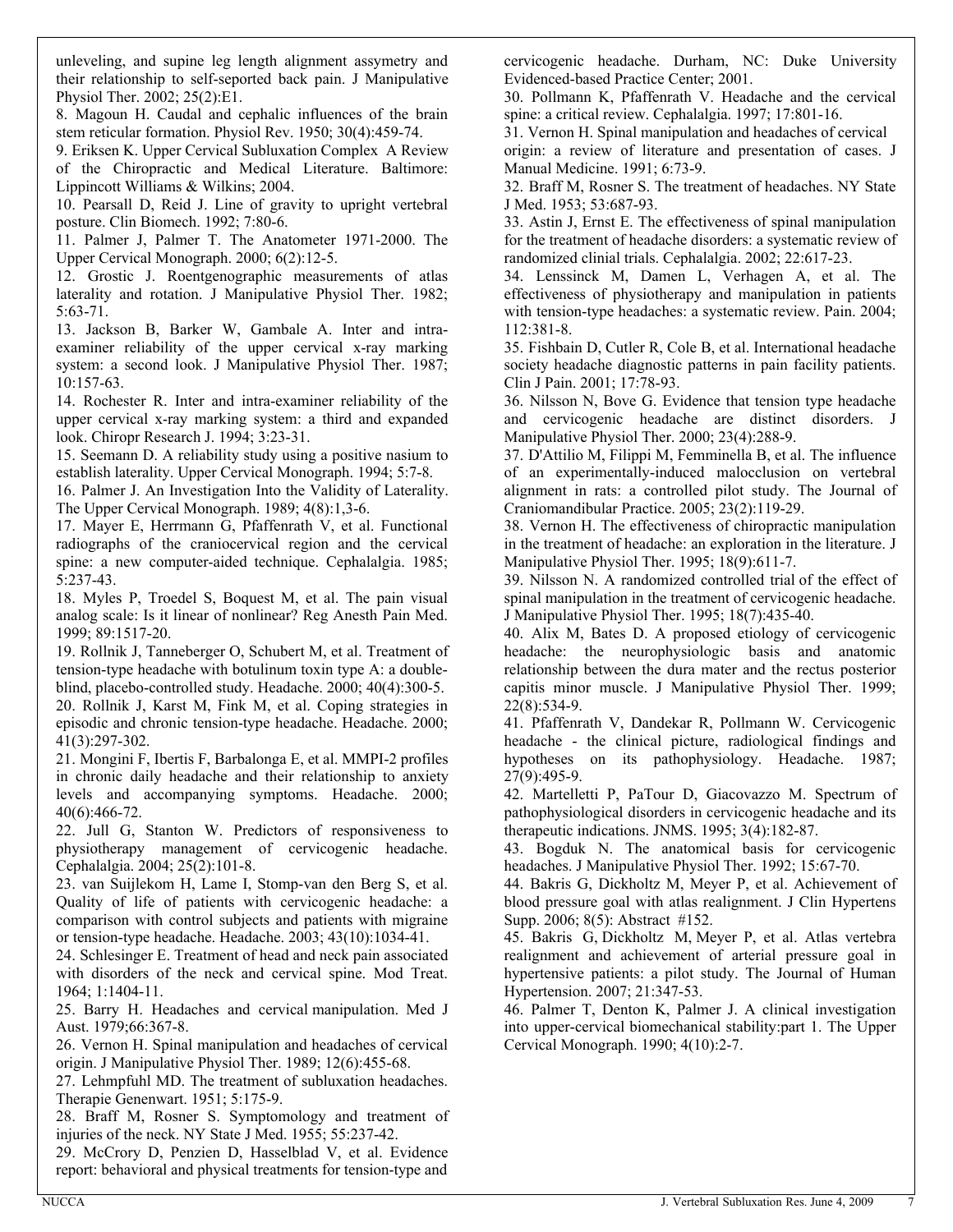# **Table 1 ² Comparison of Postural Measurements and Radiographic Positional Measurement**

| <b>Postural</b><br><b>Measurements</b> | <b>Pre-Treatment</b><br><b>Baseline</b> | Post-<br><b>Treatment</b>  | P-value<br>$(\mu_1 > \mu_2)$ |
|----------------------------------------|-----------------------------------------|----------------------------|------------------------------|
| N                                      | 47                                      | 47                         |                              |
| Leg Length Diff. (in.)                 | $0.82 \pm 0.30$                         | $\overline{0.01} \pm 0.09$ | ${}< 0.001$                  |
| Pelvic Tilt (deg.)                     | $3.22 \pm 1.45$                         | $0.14 \pm 0.27$            | ${}< 0.001$                  |
| Atlas Laterality (deg.)                | $1.79 \pm 1.10$                         | $0.28 \pm 0.40$            | ${}< 0.001$                  |

# **Table 2 ² Comparison of Baseline Groups (VAS)**

| <b>Feature</b>              | Literature<br>Baseline(19-22) | <b>Pre-Treatment</b><br><b>Baseline</b> | P-value<br>$(\mu_1 \neq \mu_2)$ |
|-----------------------------|-------------------------------|-----------------------------------------|---------------------------------|
| N                           | 291                           | 47                                      |                                 |
| Female: Male                | 195:96                        | 29:18                                   |                                 |
| Age $(yr)$                  | $40.97 \pm 12.87$             | $41.\overline{38 \pm 11.29}$            | <b>NS</b>                       |
| $\overline{Chronicity}(yr)$ |                               | $9.43 \pm 10.74$                        |                                 |
| <b>VAS</b>                  | $5.57 \pm 2.02$               | $5.73 \pm 2.37$                         | <b>NS</b>                       |

\*NS = Not significant at 95% confidence level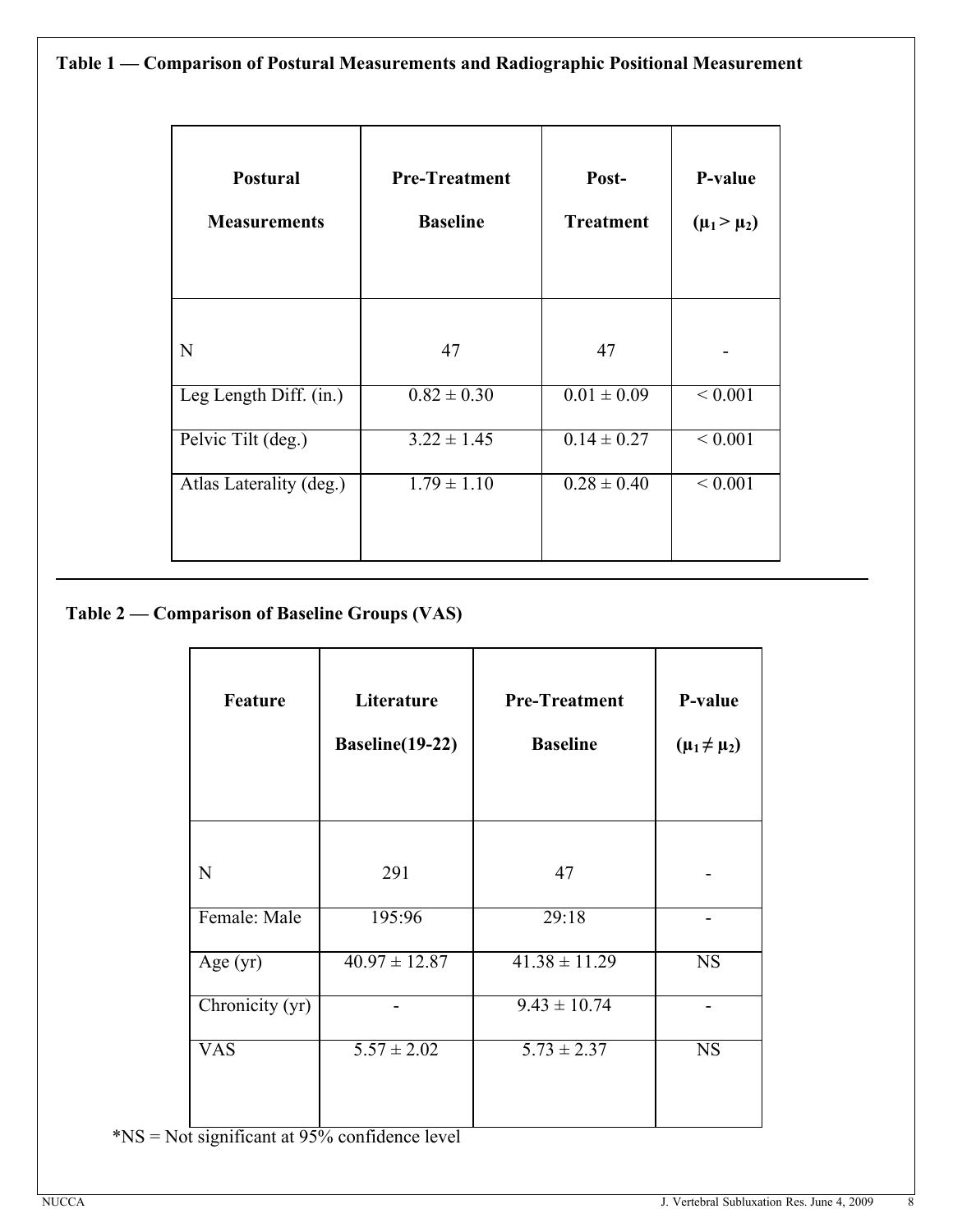| Feature    | <b>Literature Baseline(19-22)</b>                           | <b>Pre-Treatment Baseline</b>                                                                    | <b>Post-Treatment</b>                                | P-value<br>$(\mu_1 > \mu_2)$                                         |
|------------|-------------------------------------------------------------|--------------------------------------------------------------------------------------------------|------------------------------------------------------|----------------------------------------------------------------------|
| N          | 291                                                         | 47                                                                                               | 47                                                   |                                                                      |
| <b>VAS</b> | $5.57 \pm 2.02$<br>$\mathbf{A}$<br>$\overline{\phantom{a}}$ | $5.73 \pm 2.37$<br>$\frac{1}{2}$<br>$\cdot$ $\cdot$<br>$\overline{\phantom{a}}$<br>$\sim$ $\sim$ | $1.26 \pm 1.49$<br>$  -$<br>$\overline{\phantom{a}}$ | $\leq 0.001^{\ast}, \leq 0.001^{\dagger}$<br>$\sim$<br>$\sim$ $\sim$ |

# **Table 3 ² Comparison of Post-Treatment VAS with Baseline Groups**

\*Post-Treatment Vs Literature Baseline Post-Treatment Vs Pre-Treatment Baseline

# **Table 4 ² Time Series Analysis of VAS: Exponential Regression**

| <b>Feature</b>                      | <b>Headache Group</b> |  |
|-------------------------------------|-----------------------|--|
| N                                   | 35                    |  |
| Number of Applications              | 1                     |  |
| Number of Total Data Points         | 218                   |  |
| Averaging Period (%)                | $\overline{5.05}$     |  |
| Analysis Duration (days)            | 154                   |  |
| Time Constant (days)                | 13.83                 |  |
| Asymptotic 95% C.I. (days)          | (12.48, 15.50)        |  |
| Steady State Value (%)              | 25.15                 |  |
| Asymptotic 95% C.I. (%)             | (23.15, 27.16)        |  |
| Coefficient of Determination $(R2)$ | 0.90                  |  |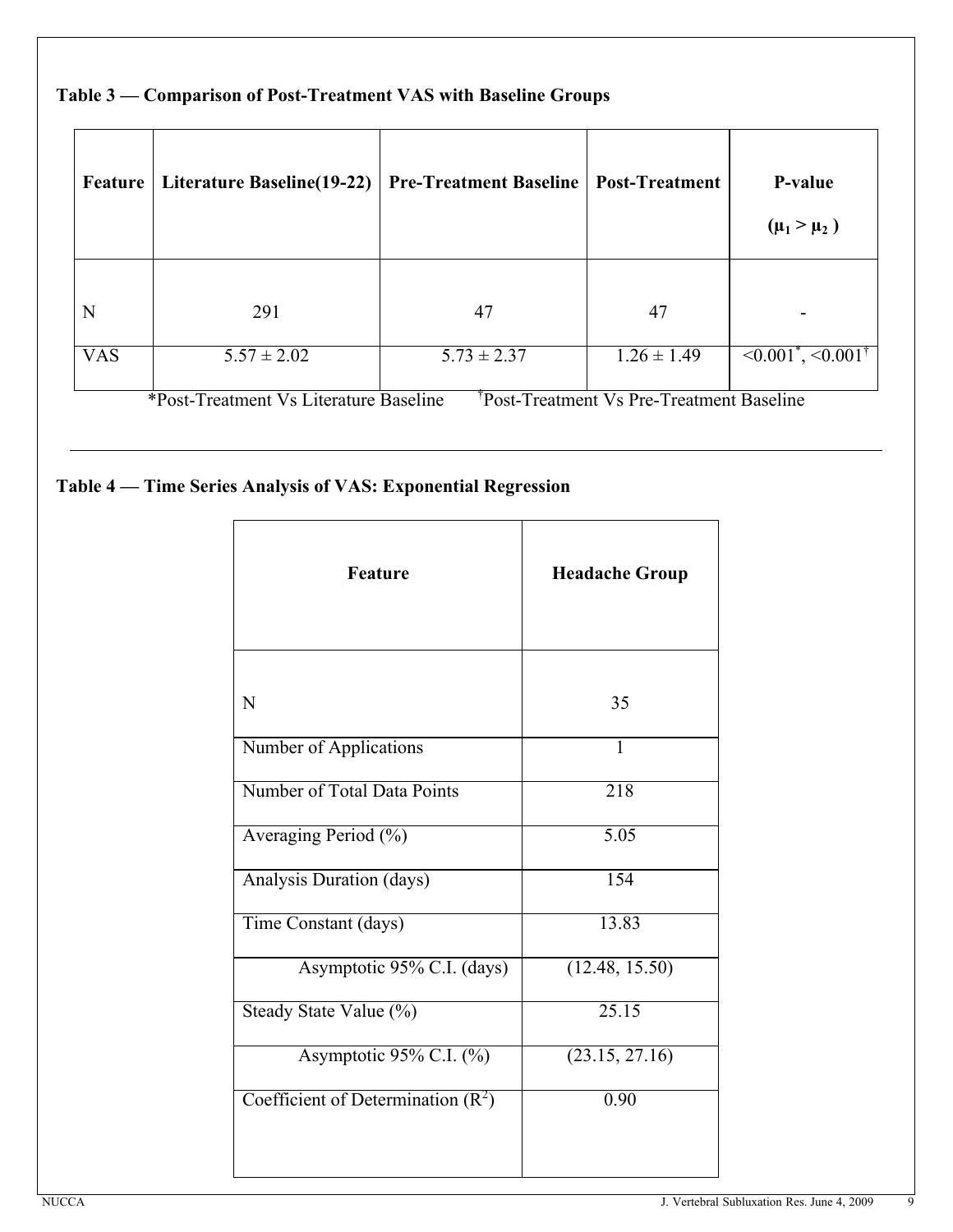

### **Figure 1 ² Comparison of the SF-36 Physical Categories**

\*Greater than literature baseline<sup>(23)</sup> (P<0.05)

Greater than pre-treatment baseline (P<0.05)

 $\text{\text{*Greatest} than normative estimate (P<0.05)}$ 

#Greater than post-treatment (P<0.05)